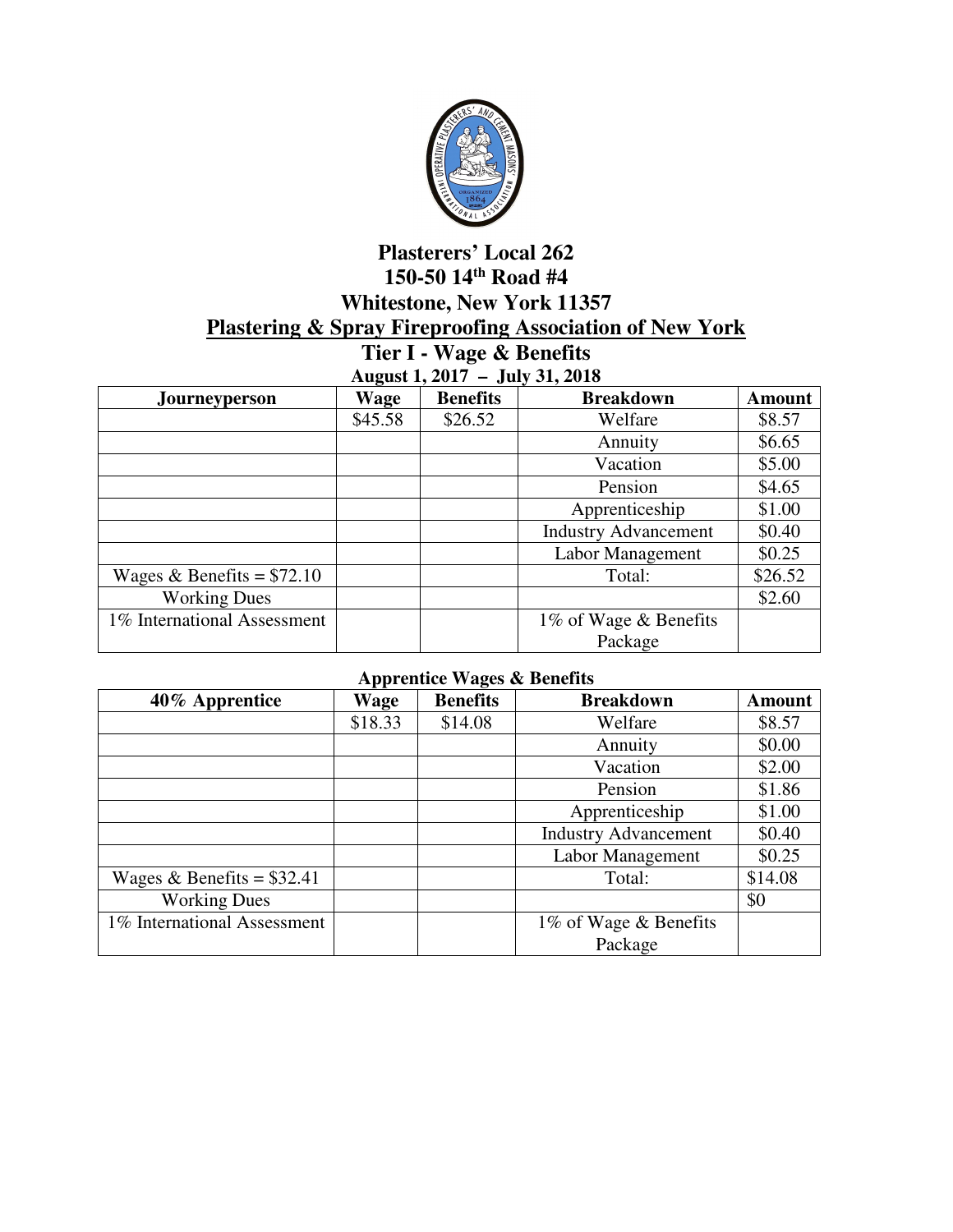| 45% Apprentice              | Wage    | <b>Benefits</b> | <b>Breakdown</b>            | <b>Amount</b> |
|-----------------------------|---------|-----------------|-----------------------------|---------------|
|                             | \$20.62 | \$14.56         | Welfare                     | \$8.57        |
|                             |         |                 | Annuity                     | \$0.00        |
|                             |         |                 | Vacation                    | \$2.25        |
|                             |         |                 | Pension                     | \$2.09        |
|                             |         |                 | Apprenticeship              | \$1.00        |
|                             |         |                 | <b>Industry Advancement</b> | \$0.40        |
|                             |         |                 | Labor Management            | \$0.25        |
| Wages & Benefits = $$35.18$ |         |                 | Total:                      | \$14.56       |
| <b>Working Dues</b>         |         |                 |                             | \$1.19        |
| 1% International Assessment |         |                 | 1% of Wage & Benefits       |               |
|                             |         |                 | Package                     |               |

| 55% Apprentice              | Wage    | <b>Benefits</b> | <b>Breakdown</b>            | <b>Amount</b> |
|-----------------------------|---------|-----------------|-----------------------------|---------------|
|                             | \$25.21 | \$16.53         | Welfare                     | \$8.57        |
|                             |         |                 | Annuity                     | \$1.00        |
|                             |         |                 | Vacation                    | \$2.75        |
|                             |         |                 | Pension                     | \$2.56        |
|                             |         |                 | Apprenticeship              | \$1.00        |
|                             |         |                 | <b>Industry Advancement</b> | \$0.40        |
|                             |         |                 | Labor Management            | \$0.25        |
| Wages & Benefits = $$41.74$ |         |                 | Total:                      | \$16.53       |
| <b>Working Dues</b>         |         |                 |                             | \$1.44        |
| 1% International Assessment |         |                 | 1% of Wage & Benefit        |               |
|                             |         |                 | Package                     |               |

| 60% Apprentice              | Wage    | <b>Benefits</b> | <b>Breakdown</b>            | <b>Amount</b> |
|-----------------------------|---------|-----------------|-----------------------------|---------------|
|                             | \$27.50 | \$17.61         | Welfare                     | \$8.57        |
|                             |         |                 | Annuity                     | \$1.60        |
|                             |         |                 | Vacation                    | \$3.00        |
|                             |         |                 | Pension                     | \$2.79        |
|                             |         |                 | Apprenticeship              | \$1.00        |
|                             |         |                 | <b>Industry Advancement</b> | \$0.40        |
|                             |         |                 | Labor Management            | \$0.25        |
| Wages & Benefits = $$45.11$ |         |                 | Total:                      | \$17.61       |
| <b>Working Dues</b>         |         |                 |                             | \$1.57        |
| 1% International Assessment |         |                 | 1% of Wage & Benefit        |               |
|                             |         |                 | Package                     |               |